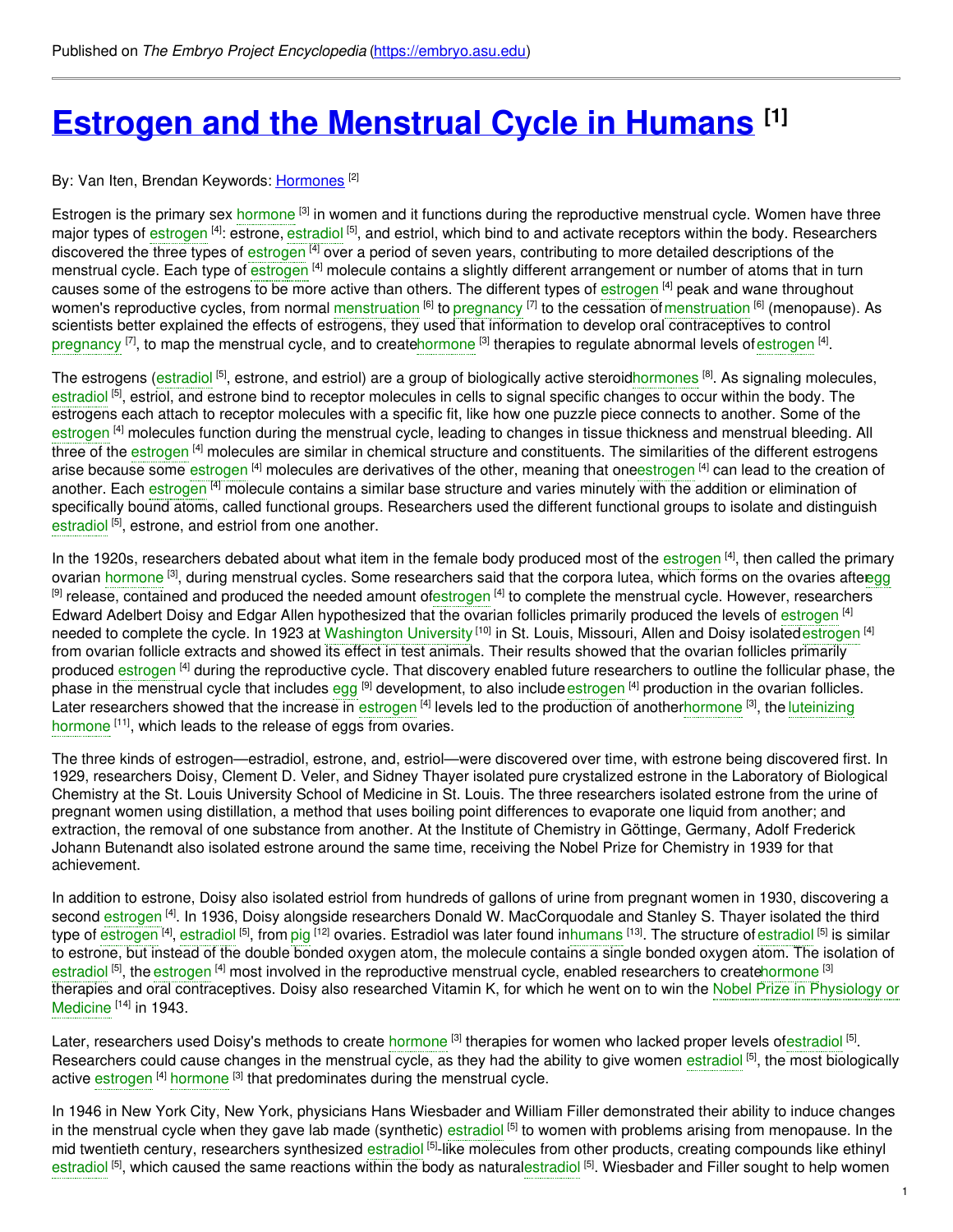suffering from menopause, the cessation of a regular menstrual flow, by giving them the [hormone](https://embryo.asu.edu/search?text=hormone) <sup>[3]</sup> ethinyl [estradiol](https://embryo.asu.edu/search?text=estradiol) <sup>[5]</sup>. Menopause in women can cause the vaginal tissue to thin and the natural buildup of [endometrium](https://embryo.asu.edu/search?text=endometrium) <sup>[15]</sup> tissue in the [uterus](https://embryo.asu.edu/search?text=uterus) <sup>[16]</sup> to cease, along with symptoms like hot flashes. When women took the [hormone](https://embryo.asu.edu/search?text=hormone) <sup>[3]</sup> ethinyl [estradiol](https://embryo.asu.edu/search?text=estradiol) <sup>[5]</sup> orally in pill form, the [hormone](https://embryo.asu.edu/search?text=hormone) <sup>[3]</sup> thickened vaginal walls and uterine linings, and it removed hot-flash symptoms in some women during the clinical tests. Research with [estrogen](https://embryo.asu.edu/search?text=estrogen) <sup>[4]</sup> [hormones](https://embryo.asu.edu/search?text=hormones) <sup>[8]</sup> continued.

The isolation of [estradiol](https://embryo.asu.edu/search?text=estradiol) <sup>[5]</sup> by Doisy, MacCorquodale, and Thayer also enabled researchers to create oral contraceptives, approved in 1960 in the US by the Food and Drug [Administration](https://embryo.asu.edu/search?text=Food%20and%20Drug%20Administration)<sup>[17]</sup> in Washington, DC. The isolation of [estradiol](https://embryo.asu.edu/search?text=estradiol) <sup>[5]</sup> led researchers to describe the structure and function of the [hormone](https://embryo.asu.edu/search?text=hormone) <sup>[3]</sup>, which helped chemists to cheaply synthesize[estradiol](https://embryo.asu.edu/search?text=estradiol) <sup>[5]</sup>like [hormones](https://embryo.asu.edu/search?text=hormones) <sup>[8]</sup> for commercial use. With the advent of synthesize[destradiol](https://embryo.asu.edu/search?text=estradiol) <sup>[5]</sup>, researchers made oral contraceptives available to women to prevent [pregnancy](https://embryo.asu.edu/search?text=pregnancy) <sup>[7]</sup>. Oral contraceptives function to preven[tpregnancy](https://embryo.asu.edu/search?text=pregnancy) <sup>[7]</sup> by altering the menstrual cycle. Those alterations prevent ovaries from releasing eggs and keep the tissue of the [uterus](https://embryo.asu.edu/search?text=uterus) <sup>[16]</sup> thin, reducing the chances of a possible [fertilized](https://embryo.asu.edu/search?text=fertilized%20egg) egg <sup>[18]</sup> from implanting in the [uterus](https://embryo.asu.edu/search?text=uterus) <sup>[16]</sup>. The menstrual cycle is controlled by[estradiol](https://embryo.asu.edu/search?text=estradiol) <sup>[5]</sup> and other [hormones](https://embryo.asu.edu/search?text=hormones) <sup>[8]</sup>. With the discovery that [estradiol](https://embryo.asu.edu/search?text=estradiol) <sup>[5]</sup> functions throughout a woman's reproductive cycle, researchers described the cycle in a greater detail.

The menstrual cycle prepares a woman's body for possible [pregnancy](https://embryo.asu.edu/search?text=pregnancy) <sup>[7]</sup>, producing an [egg](https://embryo.asu.edu/search?text=egg) <sup>[9]</sup> and a layer of nourishing uterine tissue. The menstrual cycle begins anew if the recently produced [egg](https://embryo.asu.edu/search?text=egg) <sup>[9]</sup> remains un[fertilized](https://embryo.asu.edu/search?text=fertilized%20egg) or if afertilized egg <sup>[18]</sup> does not implant to the [uterus](https://embryo.asu.edu/search?text=uterus) <sup>[16]</sup>. In [humans](https://embryo.asu.edu/search?text=humans) <sup>[13]</sup>, each menstrual cycle lasts for approximately twenty-eight days but typically varies between individuals, as some women have longer cycles and others have shorter cycles. Professionals quantify each cycle's length by measuring the time in days that it spans from beginning to end. The monthly cycle starts on day one with normal bleeding [\(menstruation](https://embryo.asu.edu/search?text=menstruation) <sup>[6]</sup>) and ends around day twenty-eight, just before the onset of the nex[tmenstruation](https://embryo.asu.edu/search?text=menstruation) <sup>[6]</sup> if a [fertilized](https://embryo.asu.edu/search?text=fertilized%20egg) egg <sup>[18]</sup> has not implanted. If a [fertilized](https://embryo.asu.edu/search?text=fertilized%20egg) egg <sup>[18]</sup> implants to the uterine wall, the menstrual cycle stops an[dpregnancy](https://embryo.asu.edu/search?text=pregnancy) <sup>[7]</sup> begins. In [humans](https://embryo.asu.edu/search?text=humans) [13], four regulating [hormones](https://embryo.asu.edu/search?text=hormones) [8] control the menstrual cycle by initiating and ending a series of stepwise phases. The four [hormones](https://embryo.asu.edu/search?text=hormones) <sup>[8]</sup> include [luteinizing](https://embryo.asu.edu/search?text=luteinizing%20hormone) hormone <sup>[11]</sup>, follicle [stimulating](https://embryo.asu.edu/search?text=follicle%20stimulating%20hormone) hormone<sup>[19]</sup>, [progesterone](https://embryo.asu.edu/search?text=progesterone) <sup>[20]</sup>, and [estrogen](https://embryo.asu.edu/search?text=estrogen) <sup>[4]</sup>. The phases that make up the menstrual cycle include the follicular phase, the ovulatory phase, and the luteal phase.

The first phase, the follicular phase, begins the menstrual cycle in h<mark>umans [13], lasting on average thirteen to fourteen days. Egg</mark> development and menstrual bleeding both occur during the follicular phase. At the beginning of the follicular phase, the tissue that lines the inside of the [uterus](https://embryo.asu.edu/search?text=uterus) <sup>[16]</sup> [\(endometrium](https://embryo.asu.edu/search?text=endometrium) <sup>[15]</sup>) is thick and full of nutrients that are ready to support and nourish a [fertilized](https://embryo.asu.edu/search?text=fertilized%20egg) [egg](https://embryo.asu.edu/search?text=egg) <sup>[18]</sup>. However, if an egg <sup>[9]</sup> does not implant, the [uterus](https://embryo.asu.edu/search?text=uterus) <sup>[16]</sup> shreds the [endometrium](https://embryo.asu.edu/search?text=endometrium) <sup>[15]</sup>. The shedding of the uterine lining is one of the many changes that occur during the menstrual cycle.

When the menstrual cycle begins, [estradiol](https://embryo.asu.edu/search?text=estradiol) <sup>[5]</sup> and [progesterone](https://embryo.asu.edu/search?text=progesterone) <sup>[20]</sup> levels drop. That drop in[hormone](https://embryo.asu.edu/search?text=hormone) <sup>[3]</sup> levels signals the [endometrium](https://embryo.asu.edu/search?text=endometrium) <sup>[15]</sup> layer to shed, resulting in menstrual bleeding. During menstrual bleeding, the level of follicle-stimulating [hormone](https://embryo.asu.edu/search?text=hormone) [3] (FSH) increases and stimulates the growth of multiple ovarian follicles. Each follicle contains a developin[gegg](https://embryo.asu.edu/search?text=egg) [9]. Later in the follicular phase, FSH levels start to decrease and only one follicle grows to maturation (the dominant ovarian follicle). The dominant ovarian follicle begins producing [estradiol](https://embryo.asu.edu/search?text=estradiol) <sup>[5]</sup> during the follicular phase. When it begins to produc[eestradiol](https://embryo.asu.edu/search?text=estradiol) <sup>[5]</sup>, the remaining stimulated follicles break down. The increase in [estradiol](https://embryo.asu.edu/search?text=estradiol) [5] stimulates the production of luteinizing [hormone](https://embryo.asu.edu/search?text=hormone) [3], which begins the next stage of a menstrual cycle.

The next phase, the ovulatory phase, lasts approximately sixteen to thirty-two hours and begins with a sharp increase in [luteinizing](https://embryo.asu.edu/search?text=luteinizing%20hormone) hormone <sup>[11]</sup> caused by [estradiol](https://embryo.asu.edu/search?text=estradiol) <sup>[5]</sup> at the end of the follicular phase. The surge i[nluteinizing](https://embryo.asu.edu/search?text=luteinizing%20hormone) hormone <sup>[11]</sup> level causes the dominant ovarian follicle to increase in size, eventually to the point that it ruptures, releasing a mature [egg](https://embryo.asu.edu/search?text=egg) <sup>[9]</sup> from one of the two ovaries that women have. The release of an [egg](https://embryo.asu.edu/search?text=egg) <sup>[9]</sup> is called [ovulation](https://embryo.asu.edu/search?text=ovulation) <sup>[21]</sup>. Ovulation occurs approximately fourteen days before the onset of a woman's next menstrual period. The released [egg](https://embryo.asu.edu/search?text=egg) <sup>[9]</sup> travels down the fallopian tube, which connects the [ovary](https://embryo.asu.edu/search?text=ovary) <sup>[22]</sup> to the [uterus](https://embryo.asu.edu/search?text=uterus) <sup>[16]</sup>. Once in the fallopian tube, th[eegg](https://embryo.asu.edu/search?text=egg) <sup>[9]</sup> can be fertilized by [sperm](https://embryo.asu.edu/search?text=sperm) <sup>[23]</sup>. If the [egg](https://embryo.asu.edu/search?text=egg) <sup>[9]</sup> becomes fertilized and implants in the [uterus](https://embryo.asu.edu/search?text=uterus) <sup>[16]</sup>, the cycle stops and[pregnancy](https://embryo.asu.edu/search?text=pregnancy) <sup>[7]</sup> occurs. Regardless of whether or not th[eegg](https://embryo.asu.edu/search?text=egg) <sup>[9]</sup> becomes fertilized, the menstrual cycle continues to the luteal phase.

The luteal phase lasts for approximately fourteen days after [ovulation](https://embryo.asu.edu/search?text=ovulation) <sup>[21]</sup> and ends the menstrual cycle. During the luteal phase, the ruptured site on the [ovary](https://embryo.asu.edu/search?text=ovary) <sup>[22]</sup>, where the dominant ovarian follicle released a[negg](https://embryo.asu.edu/search?text=egg) <sup>[9]</sup>, closes and develops into thecorpus luteum <sup>[24]</sup>. The [corpus](https://embryo.asu.edu/search?text=corpus%20luteum) luteum <sup>[24]</sup> produces a slight amount of[estradiol](https://embryo.asu.edu/search?text=estradiol) <sup>[5]</sup> and a much larger amount [ofprogesterone](https://embryo.asu.edu/search?text=corpus%20luteum) <sup>[20]</sup>. Levels of [estradiol](https://embryo.asu.edu/search?text=estradiol) <sup>[5]</sup> during the luteal phase are high and, together wit[hprogesterone](https://embryo.asu.edu/search?text=progesterone) <sup>[20]</sup>, cause the [endometrium](https://embryo.asu.edu/search?text=endometrium) <sup>[15]</sup> to thicken to provide nutrients and a place for adhesion if an [egg](https://embryo.asu.edu/search?text=egg) <sup>[9]</sup> is fertilized and becomes an embryo. The increase in levels of[estradiol](https://embryo.asu.edu/search?text=estradiol) <sup>[5]</sup> and [progesterone](https://embryo.asu.edu/search?text=progesterone) <sup>[20]</sup> also causes the milk ducts in the breasts to dilate and become larger, resulting in swelling and possible breast soreness prior to the onset of [menstruation](https://embryo.asu.edu/search?text=menstruation) <sup>[6]</sup>. If an embryo implants to th[eendometrium](https://embryo.asu.edu/search?text=endometrium) <sup>[15]</sup>, the corpus luteum functions until the [placenta](https://embryo.asu.edu/search?text=placenta) <sup>(25)</sup>, which nourishes the[fetus](https://embryo.asu.edu/search?text=fetus) <sup>(26)</sup>, develops to take over[hormone](https://embryo.asu.edu/search?text=hormone) <sup>[3]</sup> production in the twelfth or thirteenth weeks of [pregnancy](https://embryo.asu.edu/search?text=pregnancy) <sup>[7]</sup>. If a [fertilized](https://embryo.asu.edu/search?text=fertilized%20egg) egg <sup>[18]</sup> does not implant, the [corpus](https://embryo.asu.edu/search?text=corpus%20luteum) luteum <sup>[24]</sup> degrades around ten days after its initial development and stops secreting [progesterone](https://embryo.asu.edu/search?text=progesterone) <sup>[20]</sup>. The luteal phase ends right before the beginning of the next menstrual period or before the onset of [pregnancy](https://embryo.asu.edu/search?text=pregnancy) <sup>[7]</sup>. The follicular phase occurs next, starting the menstrual cycle all over again.

Estradiol functions during the menstrual cycle. The drop in [estradiol](https://embryo.asu.edu/search?text=estradiol) <sup>[5]</sup> levels during the follicular phase causes the [endometrium](https://embryo.asu.edu/search?text=endometrium) <sup>[15]</sup> layer of the [uterus](https://embryo.asu.edu/search?text=uterus) <sup>[16]</sup> to shed, beginning [menstruation](https://embryo.asu.edu/search?text=menstruation) <sup>[6]</sup>. In the later ovulatory phase, the dominant ovarian follicle produces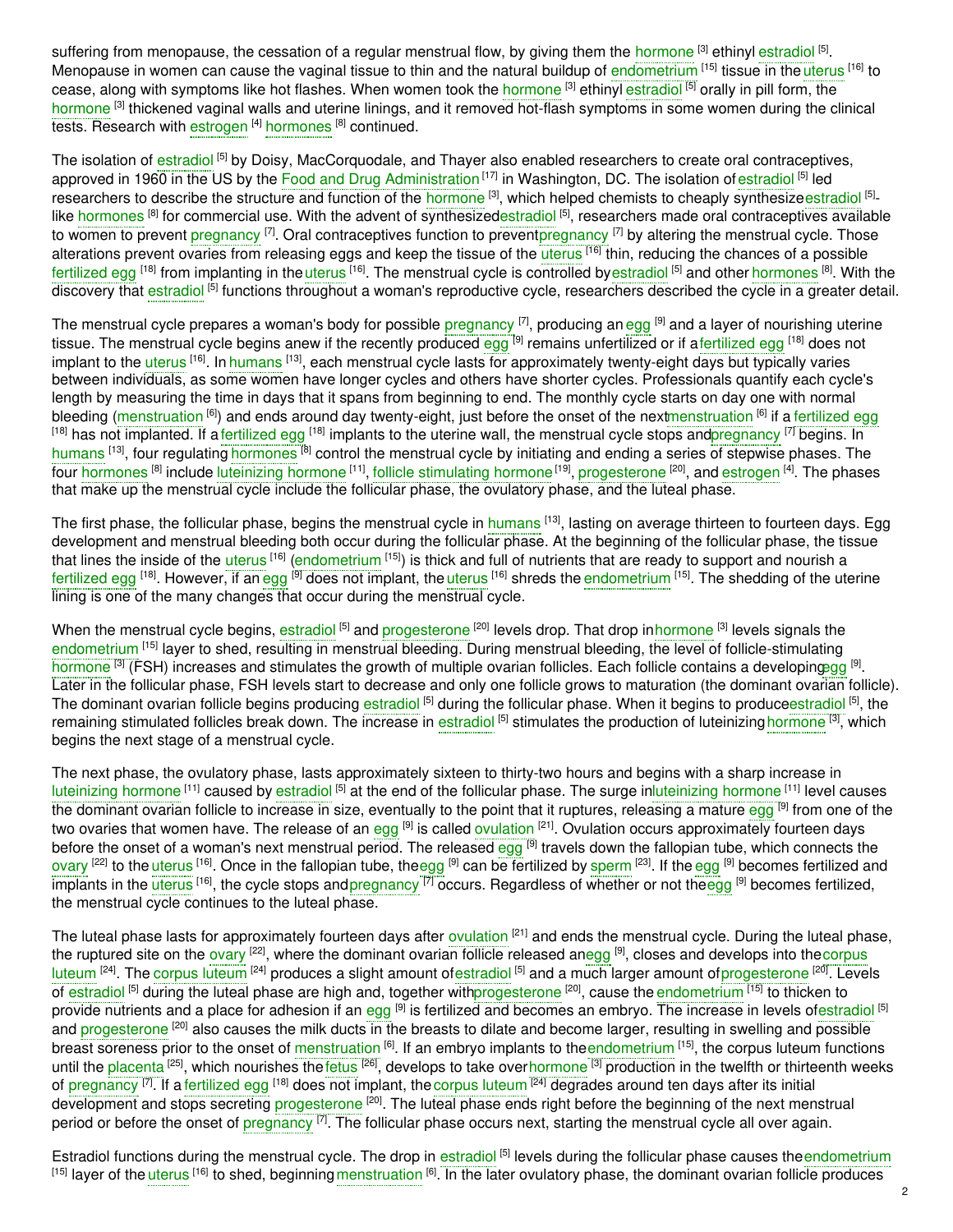[estradiol](https://embryo.asu.edu/search?text=estradiol) <sup>[5]</sup>, which increases [luteinizing](https://embryo.asu.edu/search?text=luteinizing%20hormone) hormone <sup>[11]</sup> levels, rupturing the ovarian follicle, which releases a[negg](https://embryo.asu.edu/search?text=egg) <sup>[9]</sup>. The corpus luteum during the final luteal phase produces the [hormone](https://embryo.asu.edu/search?text=hormone) <sup>[3]</sup> [estradiol](https://embryo.asu.edu/search?text=estradiol) <sup>[5]</sup> in increasing amounts, which then thickens the [endometrium](https://embryo.asu.edu/search?text=endometrium) <sup>[15]</sup>, enabling the menstrual cycle to start over again. Durin[gpregnancy](https://embryo.asu.edu/search?text=pregnancy) [7], the [placenta](https://embryo.asu.edu/search?text=placenta) [25] produces more estriol than <mark>[estradiol](https://embryo.asu.edu/search?text=estradiol) <sup>[5]</sup>. Making estriol the dominant [estrogen](https://embryo.asu.edu/search?text=estrogen) <sup>[4]</sup> measured in blood concentration levels. Estrone increases in</mark> concentration and is produced more than [estradiol](https://embryo.asu.edu/search?text=estradiol) <sup>[5]</sup> when a woman enters menopause, when[menstruation](https://embryo.asu.edu/search?text=menstruation) <sup>[6]</sup> and the menstrual cycle stop.

# **Sources**

- 1. "Adolf F. J. Butenandt Biographical." Nobel [Media.http://www.nobelprize.org/nobel\\_prizes/chemistry/laureates/1939/](http://www.nobelprize.org/nobel_prizes/chemistry/laureates/1939/butenandt-bio.html) butenandt-bio.html [27] (Accessed March 31, 2016).
- 2. Allen, Edgar, and Edward A. Doisy. "An Ovarian Hormone: Preliminary Report on Its Localization, Extraction and Partial Purification, and Action in Test Animals." *The Journal of theAmerican Medical [Association](https://embryo.asu.edu/search?text=American%20Medical%20Association) [28]* 81 (1923): 819–21.
- 3. Blackburn, R. D., A. Cunkelman, and Vera M. Zlidar. "Oral Contraceptives—An Update." *Population Reports* 28 (1999): 1– 16.
- 4. Butenandt, Adolf. "Über physikalische und chemische Eigenschaften des krystallisierten Follikelhormons. Untersuchungen über das weibliche Sexualhormon. (5. Mitteilung.)." [About Physical and Chemical Properties of the Crystallized Follicle Hormone. Studies of the Female Sex. (5. Communication.)]. *Hoppe-Seyler's Zeitschrift für physiologische Chemie*[Hoppe-Seyler's Journal for Physiological Chemistry] 191 (1930): 140–156.
- 5. Doisy, Edward A., Clement D. Veler, and Sidney Thayer. "Folliculin from Urine of Pregnant Women." *American Journal of Physiology* 90 (1929): 329–330.
- 6. "Edward A. Doisy Biographical." Nobel Media. [http://www.nobelprize.org/nobel\\_prizes/medicine/laureates/1943/doisy](http://www.nobelprize.org/nobel_prizes/medicine/laureates/1943/doisy-%0Abio.html)bio.html [29] (Accessed March 31, 2016).
- 7. "Estradiol." In *Dorland's Illustrated Medical Dictionary*. Philadelphia: Elsevier Health Sciences, 2011.
- 8. "Estrone." In *Dorland's Illustrated Medical Dictionary*. Philadelphia: Elsevier Health Sciences, 2011.
- 9. MacCorquodale, Donald W., Sidney A. Thayer, and Edward A. Doisy. "The Isolation of the Principal Estrogenic Substance of Liquor Folliculi." *Journal of Biological Chemistry*115 (1936): 435–448. http://www.jbc. [org/content/115/2/435.full.pdf](http://www.jbc.org/content/115/2/435.full.pdf) [30] (Accessed March 31, 2016).
- 10. Marieb, Elaine N., and Katja Hoehn. *Human Anatomy and Physiology 9 th Edition*. San Francisco: Pearson Benjamin Cummings, 2013.
- 11. Simoni, Robert D., Robert L. Hill, and Martha Vaughan. "The Discovery of Estrone, Estriol, and Estradiol and the Biochemical Study of Reproduction. The Work of Edward Adelbert Doisy." *The Journal of Biological Chemistry*277 (2002): 35–6. [http://www.jbc.org/content/277/28/e17.full.pdf](http://www.jbc.org/content/277/28/e17.full.pdf+html?sid=0a610990%0A-75b5-%0A47e7-a10a-8e3e0dc7f97e) +html?sid=0a610990-75b5- 47e7-a10a-8e3e0dc7f97e [31] (Accessed March 17, 2016).
- 12. Veler, Clement D., Sidney Theyer, and Edward A. Doisy. "The Preparation of the Crystalline Follicular Ovarian Hormone: Theelin." *The Journal of Biological Chemistry*87 (1930): 357–71. http://www. [jbc.org/content/87/2/281.full.pdf+html](http://www.jbc.org/content/87/2/281.full.pdf+html) [32] (Accessed March 17, 2016).
- 13. Wiesbader, Hans, and William Filler. "Oral Therapy with Ethinyl Estradiol in the Menopause."*American Journal of Obstetrics and Gynecology* 51 (1946): 75–81.

Estrogen is the primary sex hormone in women and it functions during the reproductive menstrual cycle. Women have three major types of estrogen: estrone, estradiol, and estriol, which bind to and activate receptors within the body. Researchers discovered the three types of estrogen over a period of seven years, contributing to more detailed descriptions of the menstrual cycle. Each type of estrogen molecule contains a slightly different arrangement or number of atoms that in turn causes some of the estrogens to be more active than others. The different types of estrogen peak and wane throughout women's reproductive cycles, from normal menstruation to pregnancy to the cessation of menstruation (menopause). As scientists better explained the effects of estrogens, they used that information to develop oral contraceptives to control pregnancy, to map the menstrual cycle, and to create hormone therapies to regulate abnormal levels of estrogen.

# **Subject**

<u>[Menstrual](https://embryo.asu.edu/library-congress-subject-headings/menstrual-cycle) cycle [33] Oral [contraceptives](https://embryo.asu.edu/library-congress-subject-headings/oral-contraceptives)</u> [34] <u>[Estrogen](https://embryo.asu.edu/library-congress-subject-headings/estrogen) [35] [Estradiol](https://embryo.asu.edu/library-congress-subject-headings/estradiol) [36] [Estrone](https://embryo.asu.edu/library-congress-subject-headings/estrone)</u> [37] <u>[Hormones,](https://embryo.asu.edu/library-congress-subject-headings/hormones-sex) Sex [38] [Ovulation](https://embryo.asu.edu/library-congress-subject-headings/ovulation) [39] [Ovaries](https://embryo.asu.edu/library-congress-subject-headings/ovaries)</u> [40] [Corpus](https://embryo.asu.edu/library-congress-subject-headings/corpus-luteum) luteum <sup>[41]</sup> [Luteal](https://embryo.asu.edu/library-congress-subject-headings/luteal-phase) phase <sup>[42]</sup> [Pregnancy](https://embryo.asu.edu/library-congress-subject-headings/pregnancy) <sup>[43]</sup> Doisy, Edward Adelbert, [1893-1986](https://embryo.asu.edu/library-congress-subject-headings/doisy-edward-adelbert-1893-1986) <sup>[44]</sup>

# **Topic**

[Theories](https://embryo.asu.edu/topics/theories)<sup>[45]</sup> [Reproduction](https://embryo.asu.edu/topics/reproduction)<sup>[46]</sup>

### **Publisher**

Arizona State University. School of Life Sciences. Center for Biology and Society. Embryo Project Encyclopedia.

### **Rights**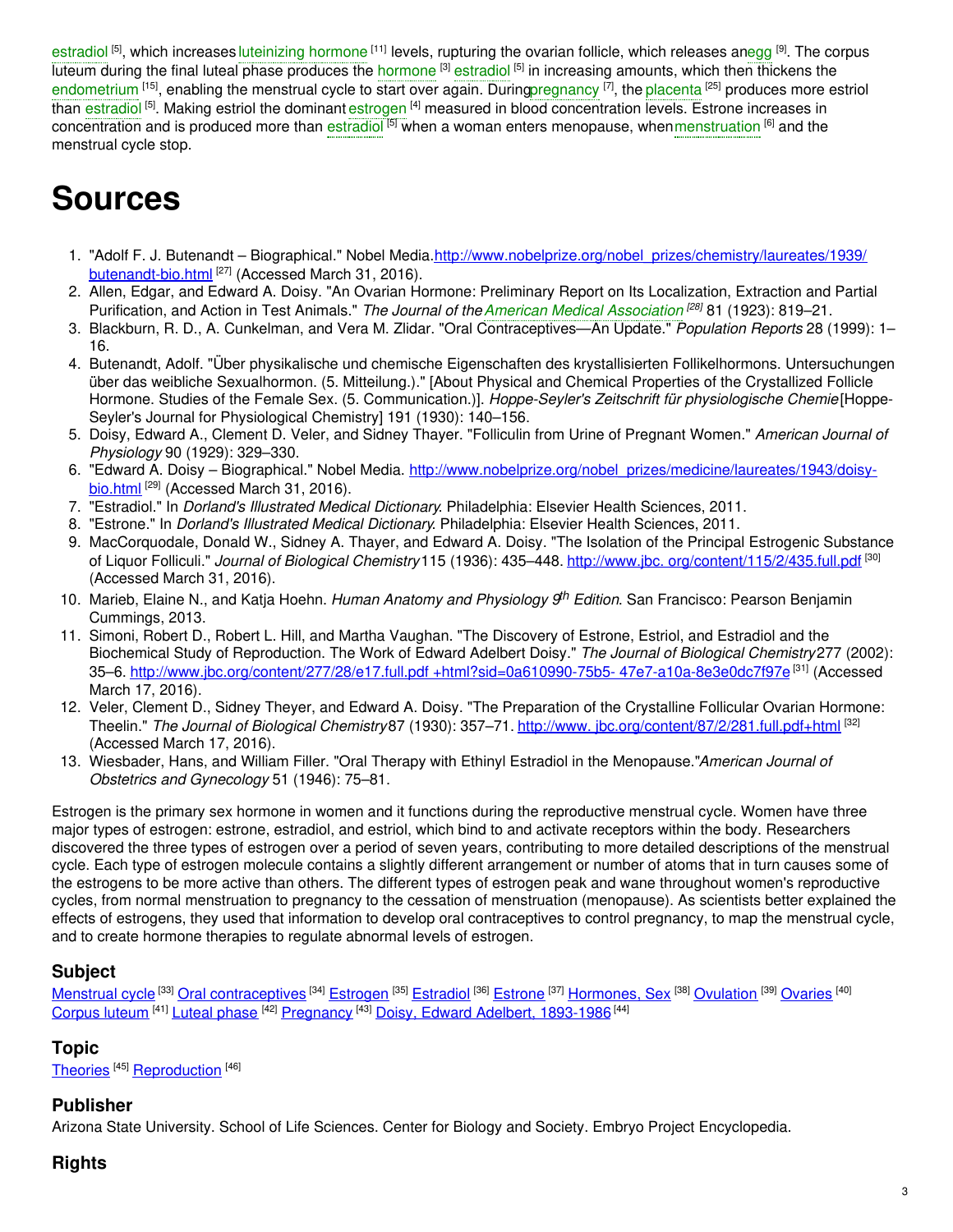Copyright Arizona Board of Regents Licensed as Creative Commons Attribution-NonCommercial-Share Alike 3.0 Unported (CC BY-NC-SA 3.0) http://creativecommons.org/licenses/by-nc-sa/3.0/

# **Format**

<u>[Articles](https://embryo.asu.edu/formats/articles)</u> [47]

**Last Modified** Wednesday, July 4, 2018 - 04:40

### **DC Date Accessioned**

Wednesday, June 22, 2016 - 01:04

## **DC Date Available**

Wednesday, June 22, 2016 - 01:04

#### **DC Date Created**

2016-06-22

# **DC Date Created Standard**

Wednesday, June 22, 2016 - 07:00

[Contact](https://embryo.asu.edu/contact) Us

#### © 2021 Arizona Board of Regents

The Embryo Project at Arizona State University, 1711 South Rural Road, Tempe Arizona 85287, United States

**Source URL:** https://embryo.asu.edu/pages/estrogen-and-menstrual-cycle-humans

#### **Links**

[1] https://embryo.asu.edu/pages/estrogen-and-menstrual-cycle-humans

- [2] https://embryo.asu.edu/keywords/hormones
- [3] https://embryo.asu.edu/search?text=hormone
- [4] https://embryo.asu.edu/search?text=estrogen
- [5] https://embryo.asu.edu/search?text=estradiol
- [6] https://embryo.asu.edu/search?text=menstruation
- [7] https://embryo.asu.edu/search?text=pregnancy
- [8] https://embryo.asu.edu/search?text=hormones
- [9] https://embryo.asu.edu/search?text=egg
- [10] https://embryo.asu.edu/search?text=Washington%20University
- [11] https://embryo.asu.edu/search?text=luteinizing%20hormone
- [12] https://embryo.asu.edu/search?text=pig
- [13] https://embryo.asu.edu/search?text=humans
- [14] https://embryo.asu.edu/search?text=Nobel%20Prize%20in%20Physiology%20or%20Medicine
- [15] https://embryo.asu.edu/search?text=endometrium
- [16] https://embryo.asu.edu/search?text=uterus
- [17] https://embryo.asu.edu/search?text=Food%20and%20Drug%20Administration
- [18] https://embryo.asu.edu/search?text=fertilized%20egg
- [19] https://embryo.asu.edu/search?text=follicle%20stimulating%20hormone
- [20] https://embryo.asu.edu/search?text=progesterone
- [21] https://embryo.asu.edu/search?text=ovulation
- [22] https://embryo.asu.edu/search?text=ovary
- [23] https://embryo.asu.edu/search?text=sperm
- [24] https://embryo.asu.edu/search?text=corpus%20luteum
- [25] https://embryo.asu.edu/search?text=placenta
- [26] https://embryo.asu.edu/search?text=fetus
- [27] http://www.nobelprize.org/nobel\_prizes/chemistry/laureates/1939/butenandt-bio.html
- [28] https://embryo.asu.edu/search?text=American%20Medical%20Association
- [29] http://www.nobelprize.org/nobel\_prizes/medicine/laureates/1943/doisybio.html
- [30] http://www.jbc.org/content/115/2/435.full.pdf
- [31] http://www.jbc.org/content/277/28/e17.full.pdf+html?sid=0a610990
-75b547e7-a10a-8e3e0dc7f97e
- [32] http://www.jbc.org/content/87/2/281.full.pdf+html
- [33] https://embryo.asu.edu/library-congress-subject-headings/menstrual-cycle